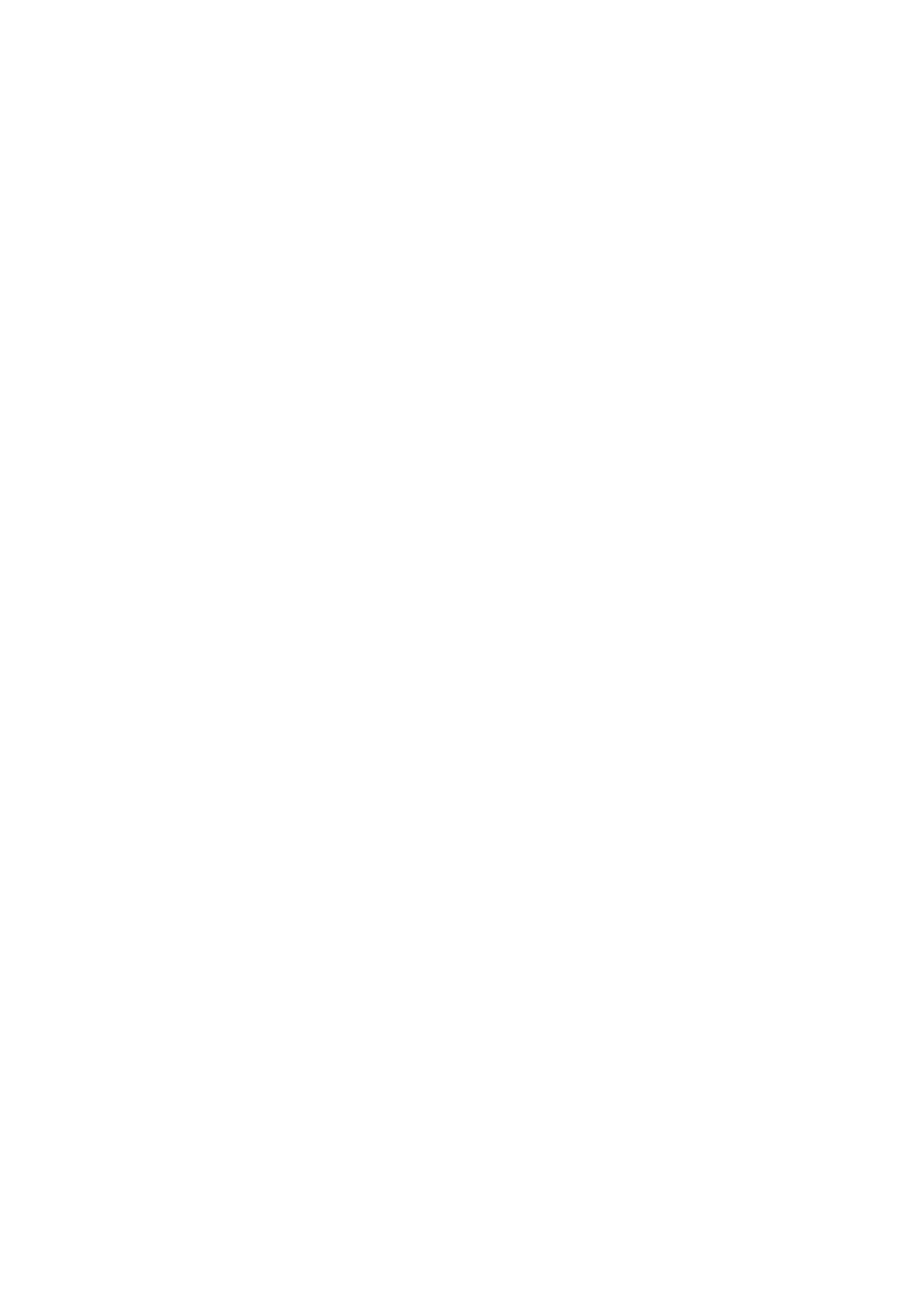- Discard service frame will be discarded at ingress to the NBN Co Network
- Peer service frame will be terminated within the NBN Co Network
- Tunnel service frame will be passed to the AVC/CVC and carried through the NBN Co Network

### 5.5.3.2 Class of Service

The NFAS traffic class model will operate transparently across an NNI.

### **5.5.4 Service Attributes Description**

There is no Configuration Template required for an NNI. Each NNI order must specify each of the service attributes listed.

| Component          | <b>Attributes</b>    | <b>Attribute Description</b> | <b>Selectable Options</b> |
|--------------------|----------------------|------------------------------|---------------------------|
| Service<br>details | Physical<br>Location | Physical location of NNI     | POI ID                    |
| <b>NNI Type</b>    | Interface Type       | Physical interface type.     | 1000BASE-LX               |
|                    |                      |                              | 10GBASE-LR                |

#### **Table 24 NNI Service Attributes**

Each successful NNI order will yield an NBN Co-supplied NNI ID, which will indicate a physical port on the Optical Distribution Frame (ODF) located within the NBN Co POI, to which the interface has been cabled.

A Customer must separately acquire the necessary facilities access rights to connect the NNI to the Customer's rack or fibre service.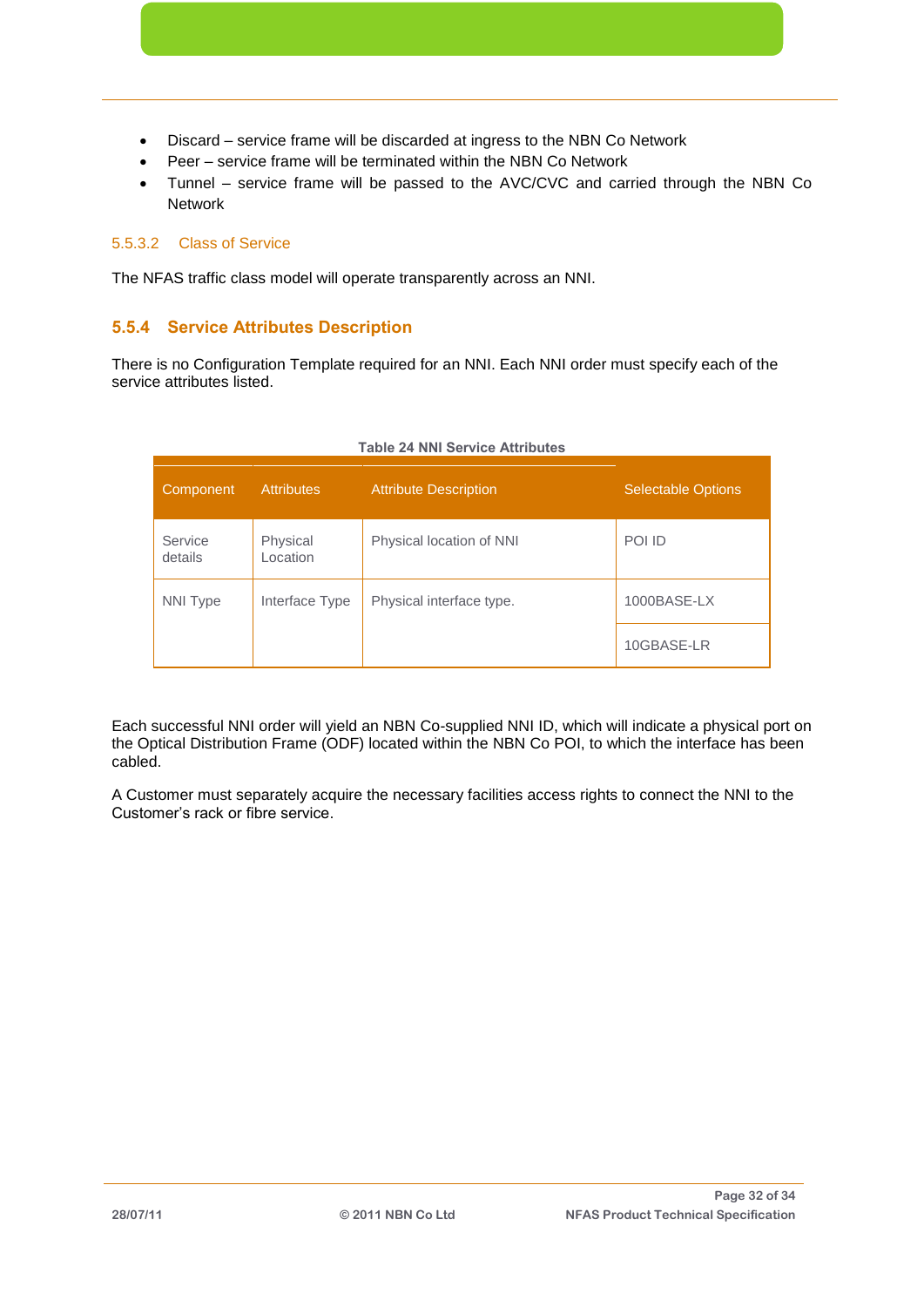# **6 Network Attributes**

This section details network level attributes and characteristics that are relevant to the delivery of endto-end services by Customers.

### **6.1 Network Coverage**

Footprint and coverage information will be provided by NBN Co to Customers from time to time.

### **6.2 Maximum Frame Size**

The NBN Co Network supports a maximum layer 2 Ethernet frame size of 2000 bytes at the NNI, inclusive of the S-TAG and C-TAG. This maximum frame size limitation may be referred to as the layer 2 Maximum Transfer Unit (MTU) of the NBN Co Fibre Network.



**Figure 7 UNI-D Maximum Frame Size Definition (Default-Mapped/DSCP-Mapped Mode)** 

Any ingress service frame received at the UNI-D that exceeds this length will be discarded. Any ingress service frame received at the UNI-D that is less than 64 bytes (excluding any VLAN tag applied by the Customer) will also be discarded.